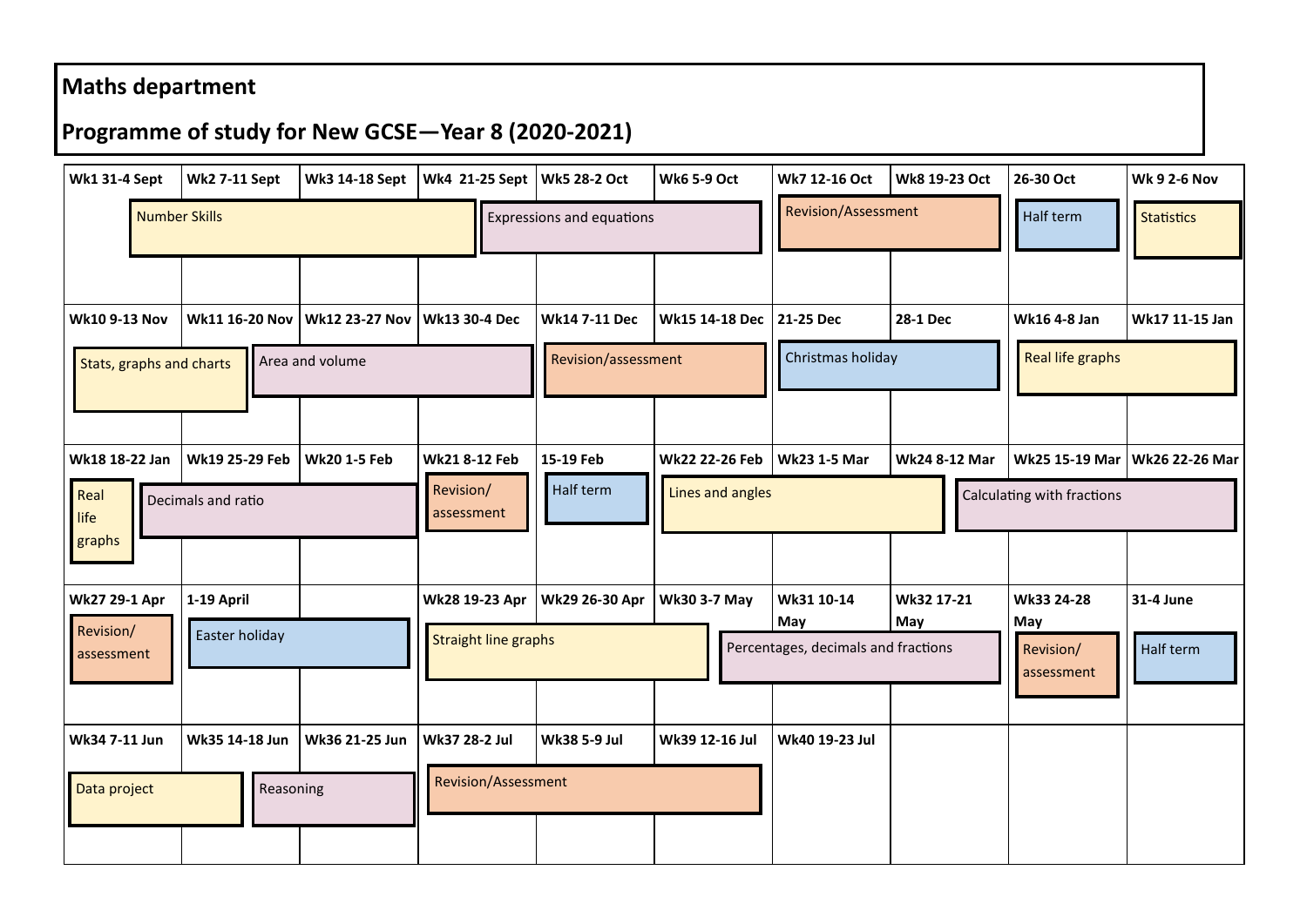| Term   | Unit/lesson                               | Hours          | <b>GCSE spec</b>              | Support (Pi)                                                                                                                                                                     | Core (Theta)                                                                                                                                                                     | Depth (Delta)                                                                                                                                                               | <b>Misconceptions</b>                                                                                                                                                                 |
|--------|-------------------------------------------|----------------|-------------------------------|----------------------------------------------------------------------------------------------------------------------------------------------------------------------------------|----------------------------------------------------------------------------------------------------------------------------------------------------------------------------------|-----------------------------------------------------------------------------------------------------------------------------------------------------------------------------|---------------------------------------------------------------------------------------------------------------------------------------------------------------------------------------|
| Autumn | 1. Number<br>1.1 Calculations             | $\overline{2}$ | N2, N3, N4,<br>N <sub>6</sub> | 1. Use written methods to add and subtract<br>more than two numbers, including decimals<br>2. Use mental calculations for multiplications<br>3. Estimate answers to calculations | 1. Use written methods to add and subtract<br>more than two numbers, including decimals<br>2. Use mental calculations for multiplications<br>3. Estimate answers to calculations | 1. Understand, choose and use a range of<br>strategies for mental calculations by<br>developing an understanding of relation-<br>ships between numbers                      | Students may make errors when<br>dividing decimals e.g. 0.16<br>$\div 2 = 0.8$<br>When estimating, students think<br>they must round all of the<br>numbers in a calculation.          |
|        | 1.2 Divisibility and division             | $\overline{2}$ |                               | 1. Know and use divisibility rules<br>2. Use a written method to divide decimal<br>numbers by integers                                                                           | 1. Know and use divisibility rules<br>2. Use a written method to divide decimal<br>numbers by integers                                                                           | 1. Understand why divisibility rules work<br>2. Understand the relationships between<br>divisibility rules and relate to factors and<br>multiples                           | Students may not understand the<br>effect of adding a 0 to the<br>end of a decimal number<br>when dividing.<br>Students may make errors with<br>the alignment of digits in            |
|        | 1.3 Calculating with negative<br>integers | 2              |                               | 1. Add, subtract, multiply and divide positive<br>and negative numbers                                                                                                           | 1. Add, subtract, multiply and divide positive<br>and negative numbers, including larger num-<br>bers and decimals                                                               | 1. Extend the 'rules' for calculations with<br>negative numbers to very large numbers<br>and decimals<br>2. Distinguish between the negative sign<br>and subtract operation | Students may think that -2 always<br>means subtract 2. Use the<br>number line to demonstrate<br>the two uses of the $-$ sign. $-$<br>2 is the name of a number<br>on the number line. |
|        | 1.4 Powers and roots                      | $\overline{2}$ |                               | 1. Calculate using squares, square roots,<br>cubes and cube roots<br>2. Give integers that a square root lies be-<br>tween                                                       | 1. Calculate using squares, square roots,<br>cubes and cube roots<br>2. Give integers that a square root lies be-<br>tween                                                       | 1. Know when the negative square root is<br>an appropriate solution to a problem                                                                                            | Students confuse powers and multi-<br>plications e.g. $2^3$ with 2 $'$ 3.                                                                                                             |
|        | 1.5 Powers, roots and brackets            | $\vert$ 2      |                               | 1. Calculate combinations of squares, cubes,<br>square roots, cube roots and brackets                                                                                            | 1. Calculate combinations of squares, cubes,<br>square roots, cube roots and brackets<br>2. Use a calculator to check answers                                                    | 1. Understand how to write complex<br>calculations with a given answer                                                                                                      | Students might not realise that<br>BIDMAS may need to be applied<br>inside a bracket first                                                                                            |
|        | 1.6 Multiples and factors                 | 2              |                               | 1. Use index notation<br>2. Write a number as a product of prime<br>factors<br>3. Use prime factor decomposition to find the<br>HCF and the LCM                                  | 1. Use index notation<br>2. Write a number as a product of prime<br>factors<br>3. Use prime factor decomposition to find the<br>HCF and the LCM                                  | 1. Understand that prime numbers are the<br>building blocks for natural numbers<br>2. Understand when to use HCF and LCM<br>to find the answer to a word problem            | Students may not completely de-<br>compose a number into its prime<br>factors.                                                                                                        |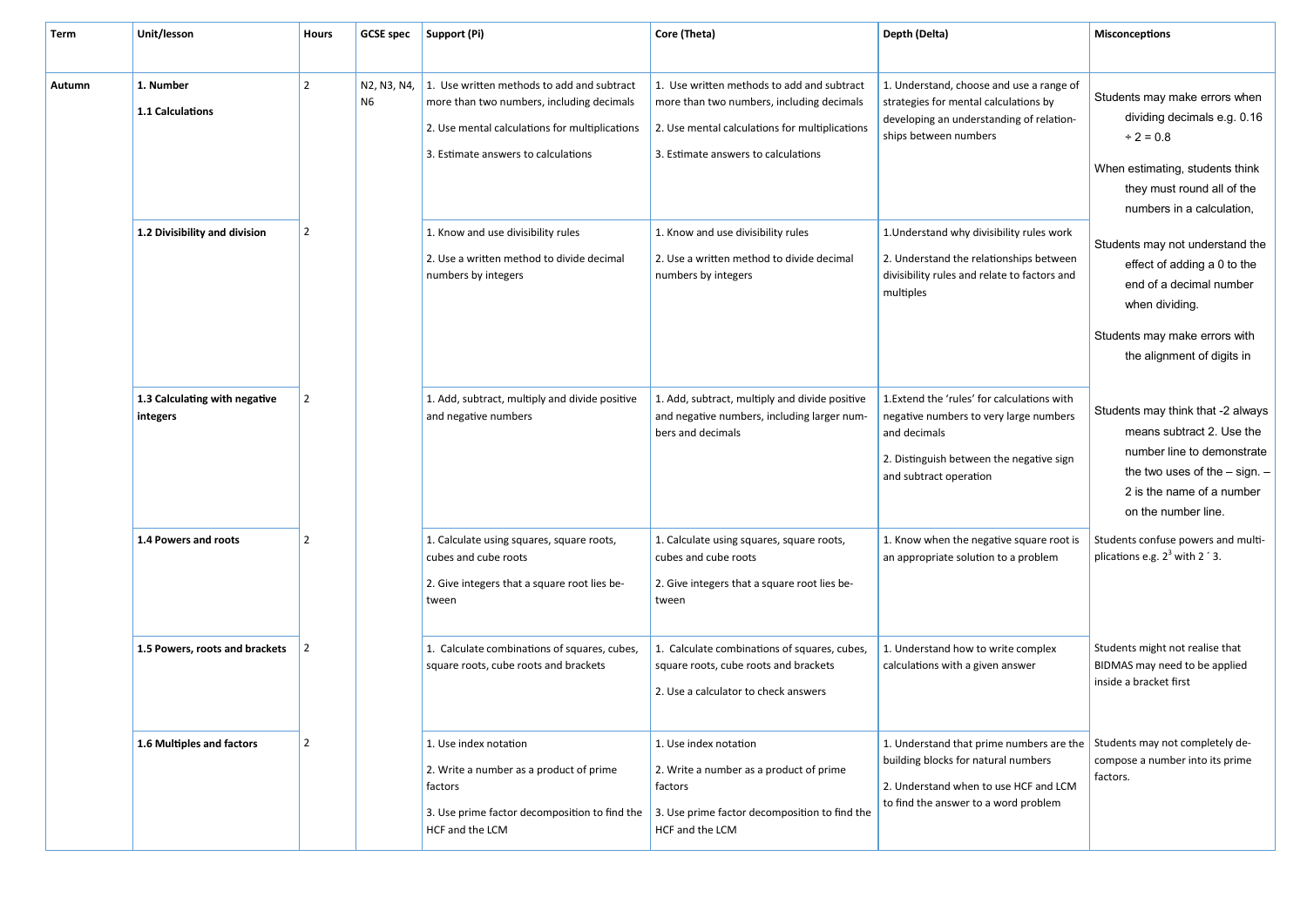| <b>Term</b> | Unit/lesson                        | <b>Hours</b>   |                                       | GCSE spec   Support (Pi)                                                                                                                 | Core (Theta)                                                                                                         | Depth (Delta)                                                                                                                                                                                                                                                                              | <b>Misconceptions</b> |
|-------------|------------------------------------|----------------|---------------------------------------|------------------------------------------------------------------------------------------------------------------------------------------|----------------------------------------------------------------------------------------------------------------------|--------------------------------------------------------------------------------------------------------------------------------------------------------------------------------------------------------------------------------------------------------------------------------------------|-----------------------|
|             |                                    |                |                                       |                                                                                                                                          |                                                                                                                      |                                                                                                                                                                                                                                                                                            |                       |
| Autumn      | 4. Algebra<br>4.1 Algebraic powers | $\mathbf{1}$   | A1, A2, A3,<br>A4, A5, A6,<br>A7, A17 | 1. Understand and simplify algebraic powers<br>2. Write and use expressions involving powers 2. Write and use expressions involving pow- | 1. Understand and simplify algebraic powers<br>ers                                                                   | 1. Understand that powers of variables<br>are written in the same way as powers of<br>numbers; $ab^2 = a \times b^2$<br>2. Understand that an algebraic expres-<br>sion is the generalisation of a rule or<br>relationship                                                                 |                       |
|             |                                    |                |                                       |                                                                                                                                          |                                                                                                                      | 3. Understand the meaning of 'variable'<br>and that the choice of letter is not im-<br>portant                                                                                                                                                                                             |                       |
|             | 4.2 Expressions and brackets       | $\overline{2}$ |                                       | 1. Expand single brackets<br>2. Write and simplify algebraic expressions<br>and formulae using brackets and division                     | 1. Expand single brackets<br>2. Write and simplify algebraic expressions<br>and formulae using brackets and division | 1. Understand when to use brackets when<br>writing expressions and when not needed<br>2. Understand that an algebraic expres-<br>sion is the generalisation of a rule or<br>relationship<br>3. Understand the meaning of 'variable'<br>and that the choice of letter is not im-<br>portant |                       |
|             | 4.3 Factorising expressions        | 1              |                                       | 1. Factorise expressions                                                                                                                 | 1. Factorise expressions                                                                                             | 1. Understand the significance of multiply-<br>ing both terms in a bracket-the expres-<br>sion in the bracket is one factor, and the<br>term in front of the bracket Is another<br>factor                                                                                                  |                       |
|             | 4.4 One step equations             | $\overline{2}$ |                                       | 1. Find the inverse of a simple function<br>2. Write and solve one step equations using<br>function machines                             | 1. Find the inverse of a simple function<br>2. Write and solve one step equations using<br>function machines         | 1. Know the difference between expres-<br>sions, formulae, equations and identities<br>2. Understand that whilst you can solve<br>most one step equations 'in your head',<br>you are doing so by identifying the inverse                                                                   |                       |
|             | 4.5 Two step equations             | 1              |                                       | 1. Solve two step equations using function<br>machines<br>2. Solve problems using equations                                              | 1. Solve two step equations using function<br>machines<br>2. Solve problems using equations                          | 1. Understand that writing and solving<br>equations can be a powerful method for<br>solving many problems<br>2. Know that solutions to equations can<br>be positive or negative integers, and<br>simple fractions or decimals                                                              |                       |
|             | 4.6 The balancing method           | $\mathbf{1}$   |                                       | 1. Solve equations using the balancing meth-<br>od                                                                                       | 1. Solve equations using the balancing meth-<br>od                                                                   | 1. Understand that algebraic operations<br>follow the same rules as number opera-<br>tions<br>2. Know and use priority of operations to<br>decide on order of inverse operations<br>when using the balancing method                                                                        |                       |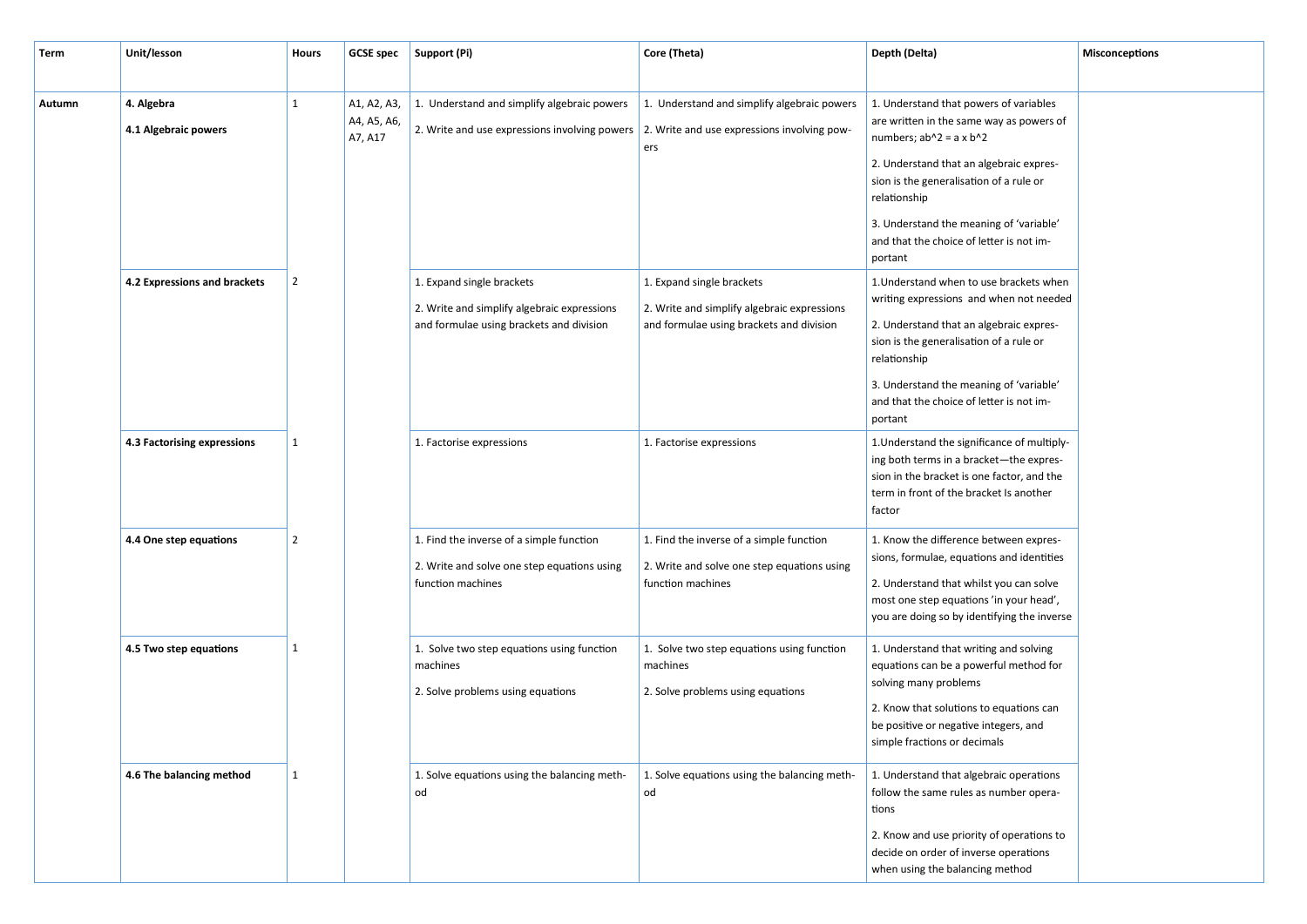| Term   | Unit/lesson                                              | <b>Hours</b>   | <b>GCSE spec</b>  | Support (Pi)                                                                                                                                                    | Core (Theta)                                                                                                                                                                                                                       | Depth (Delta)                                                                                                                                                                                                                                                                                                                                            | <b>Misconceptions</b>                                                                                                                                   |
|--------|----------------------------------------------------------|----------------|-------------------|-----------------------------------------------------------------------------------------------------------------------------------------------------------------|------------------------------------------------------------------------------------------------------------------------------------------------------------------------------------------------------------------------------------|----------------------------------------------------------------------------------------------------------------------------------------------------------------------------------------------------------------------------------------------------------------------------------------------------------------------------------------------------------|---------------------------------------------------------------------------------------------------------------------------------------------------------|
| Autumn | 2. Area and volume<br>2.1 Area of a triangle             |                | N2, N3, N4,<br>N6 | 1. Derive and use the formula for the area of<br>a triangle<br>2. Calculate the area of compound shapes<br>made from rectangles and triangles                   | 1. Derive and use the formula for the area of<br>a triangle<br>2. Calculate the area of compound shapes<br>made from rectangles and triangles                                                                                      | 1. When calculating the area of a triangle,<br>it doesn't matter which measurements<br>are used for base and height as long as thy<br>are perpendicular to each other<br>2. Area of triangle is half the area of a<br>rectangle with same base and height<br>3. Understand many triangles with the<br>same area but only one square with a<br>given area | $\overline{2}$<br>Students may forget to use the<br>in the formula for the area of a<br>triangle                                                        |
|        | 2.2 Area of a parallelogram and $\vert$ 1<br>a trapezium |                |                   | 1. Derive and use formula for area of a paral-<br>lelogram                                                                                                      | 1. Derive and use formula for area of a paral-<br>lelogram<br>2. Use the formula for the area of a trapezium 2. Use the formula for the area of a trapezium                                                                        | 1. When calculating area of parallelogram<br>and trapezium, doesn't matter which<br>length is base/height as long as they are<br>perpendicular to each other<br>2. Understand composite areas can be<br>found by subtracting a shape, as well as<br>splitting a shape                                                                                    | Students may use the slant height<br>instead of the perpendicular height<br>when calculating the area of a paral-<br>lelogram                           |
|        | 2.3 Volume of cubes and cu-<br>boids                     | $\overline{2}$ |                   | 1. Calculate the volume of cubes and cuboids                                                                                                                    | 1. Calculate the volume of cubes and cuboids<br>2. Calculate the volume of 3D solids made<br>from cuboids<br>3. Solve volume problems                                                                                              | 1. Understand why volume is measured in<br>cube units<br>2. Understand composite volumes can be<br>found by subtracting a shape, as well as<br>splitting a shape                                                                                                                                                                                         | Students may add the length, width<br>and height rather than multiply them                                                                              |
|        | 2.4 2D representation of 3D<br>solids                    | $\overline{2}$ |                   | 1. Sketch nets of 3D solids<br>2. Draw 3D solids on isometric paper<br>3. Draw plans and elevations of 3D solids                                                | 1. Sketch nets of 3D solids<br>2. Draw 3D solids on isometric paper<br>3. Draw plans and elevations of 3D solids                                                                                                                   | 1. Understand that different representa-<br>tions of a 3D shape convey different infor-<br>mation about the faces and edges of the<br>shape, and move between different repre-<br>sentations                                                                                                                                                             | When making a net, students often<br>draw inaccurate lines and don't fold<br>along a line accurately                                                    |
|        | 2.5 Surface area of cubes and<br>cuboids                 |                |                   | 1. Calculate the surface area of cubes and<br>cuboids                                                                                                           | 1. Calculate the surface area of cubes and<br>cuboids                                                                                                                                                                              | 1. Know that two cuboids can have the<br>same volume but different surface area,<br>but all cubes with the same volume will<br>have the same surface area                                                                                                                                                                                                | Students may find the volume in-<br>stead of surface area. Remind stu-<br>dents to read the question carefully                                          |
|        | 2.6 Measures                                             |                |                   | 1. Solve problems in everyday contexts involv-<br>ing measures<br>2. Convert between cm^3and litres<br>3. Know rough metric equivalents of imperial<br>measures | 1. Solve problems in everyday contexts in-<br>volving measures<br>2. Convert between different measures for<br>area, volume and capacity<br>3. Use tonnes and hectares<br>4. Know rough metric equivalent of imperial;<br>measures | 1. Understand relationship between units,<br>and how all units in the metric system are $\parallel$ multiplying or dividing when con-<br>multiples/divisors of a 'base' unit                                                                                                                                                                             | Students may get confused about<br>verting between units. Suggest to<br>students that they draw a diagram<br>showing the units they are con-<br>verting |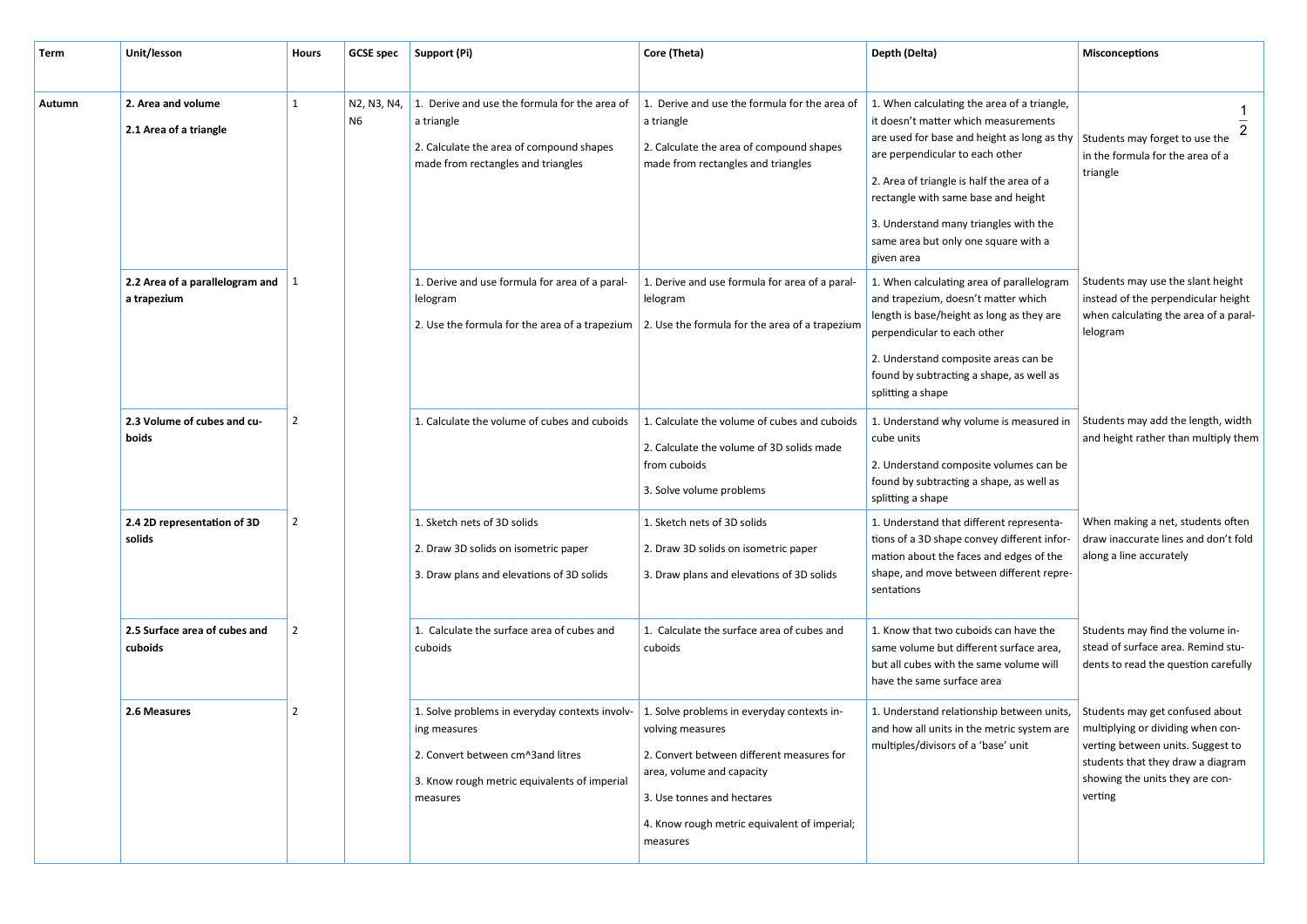| Term   | Unit/lesson                      | <b>Hours</b>   |                | GCSE spec   Support (Pi)                                                  | Core (Theta)                                                               | Depth (Delta)                                                                                                                          | <b>Misconceptions</b>                        |                                              |                                                                                        |  |
|--------|----------------------------------|----------------|----------------|---------------------------------------------------------------------------|----------------------------------------------------------------------------|----------------------------------------------------------------------------------------------------------------------------------------|----------------------------------------------|----------------------------------------------|----------------------------------------------------------------------------------------|--|
|        |                                  |                |                |                                                                           |                                                                            |                                                                                                                                        |                                              |                                              |                                                                                        |  |
| Autumn | 3. Statistics, graphs and charts | $\vert$ 1      | S2, S4, S5,    | 1. Interpret simple pie charts                                            | 1. Interpret simple pie charts                                             | 1. Understand that pie charts show the                                                                                                 |                                              |                                              |                                                                                        |  |
|        | 3.1 Pie charts                   |                | S <sub>6</sub> | 2. Calculate angles and draw pie charts                                   | 2. Calculate angles and draw pie charts                                    | proportions of data, and when a pie chart<br>is a suitable diagram to represent data                                                   |                                              |                                              |                                                                                        |  |
|        |                                  |                |                |                                                                           |                                                                            |                                                                                                                                        |                                              |                                              |                                                                                        |  |
|        | 3.2 Using tables                 | $\overline{2}$ |                |                                                                           |                                                                            |                                                                                                                                        | 1. Calculate the mean from a frequency table | 1. Calculate the mean from a frequency table | 1. Understand that a table presents data<br>from lists or that could be represented in |  |
|        |                                  |                |                | 2. Use two-way tables                                                     | 2. Use two-way tables                                                      | other types of diagrams                                                                                                                |                                              |                                              |                                                                                        |  |
|        |                                  |                |                | 3. Use tables for grouped data                                            | 3. Use tables for grouped data, find modal<br>class and estimate the range | 2. Understand method for calculating<br>mean from a frequency table is the same<br>as calculating from a list, but more effi-<br>cient |                                              |                                              |                                                                                        |  |
|        |                                  |                |                |                                                                           | 3. Understand which average is appropri-<br>ate to represent a set of data |                                                                                                                                        |                                              |                                              |                                                                                        |  |
|        | 3.3 Stem and leaf diagrams       | $\mathbf{1}$   |                | 1. Draw and interpret stem and leaf diagrams                              | 1. Draw and interpret stem and leaf diagrams<br>with different stem values | 1. Understand the similarities and differ-<br>ences between stem and leaf diagrams                                                     |                                              |                                              |                                                                                        |  |
|        |                                  |                |                | 2. Find the median and mode forma stem<br>and leaf diagram                | 2. Find the median, mode and range from a                                  | and bar charts, including back to back bar                                                                                             |                                              |                                              |                                                                                        |  |
|        |                                  |                |                |                                                                           | stem and leaf diagram                                                      | charts and stem and leaf diagrams                                                                                                      |                                              |                                              |                                                                                        |  |
|        | 3.4 Comparing data               | $\overline{2}$ |                | 1. Compare two sets of data using statistics or<br>the shape of the graph | 1. Compare two sets of data using averages<br>and ranges                   | 1. Understand how to make comparisons<br>between data                                                                                  |                                              |                                              |                                                                                        |  |
|        |                                  |                |                | 2. Choose the most appropriate average to<br>use                          | 2. Compare two sets of data using statistics<br>or the shape of the graph  |                                                                                                                                        |                                              |                                              |                                                                                        |  |
|        |                                  |                |                |                                                                           | 3. Draw line graphs to compare two sets of<br>data                         |                                                                                                                                        |                                              |                                              |                                                                                        |  |
|        |                                  |                |                |                                                                           | 4. Choose the most appropriate average to<br>use                           |                                                                                                                                        |                                              |                                              |                                                                                        |  |
|        | 3.5 Scatter graphs               | $\mathbf{1}$   |                | 1. Draw scatter graphs                                                    | 1. Draw scatter graphs                                                     | 1. Deepen understanding of correlation by                                                                                              |                                              |                                              |                                                                                        |  |
|        |                                  |                |                | 2. Describe types of correlation                                          | 2. Describe types of correlation                                           | considering examples where there is weak<br>or no correlation, as well as examples you                                                 |                                              |                                              |                                                                                        |  |
|        |                                  |                |                | 3. Draw a line of best fit on a scatter graph                             | 3. Draw a line of best fit on a scatter graph                              | wouldn't expect                                                                                                                        |                                              |                                              |                                                                                        |  |
|        | 3.6 Misleading graphs            | $\mathbf{1}$   |                | 1. Interpret graphs and charts                                            | 1. Interpret graphs and charts                                             | 1. Understand when a statistical diagram                                                                                               |                                              |                                              |                                                                                        |  |
|        |                                  |                |                | 2. Explain why a graph or chart could be<br>misleading                    | 2. Explain why a graph or chart could be<br>misleading                     | is appropriate/inappropriate to repre-<br>sents a set of data                                                                          |                                              |                                              |                                                                                        |  |
|        |                                  |                |                |                                                                           |                                                                            |                                                                                                                                        |                                              |                                              |                                                                                        |  |
|        |                                  |                |                |                                                                           |                                                                            |                                                                                                                                        |                                              |                                              |                                                                                        |  |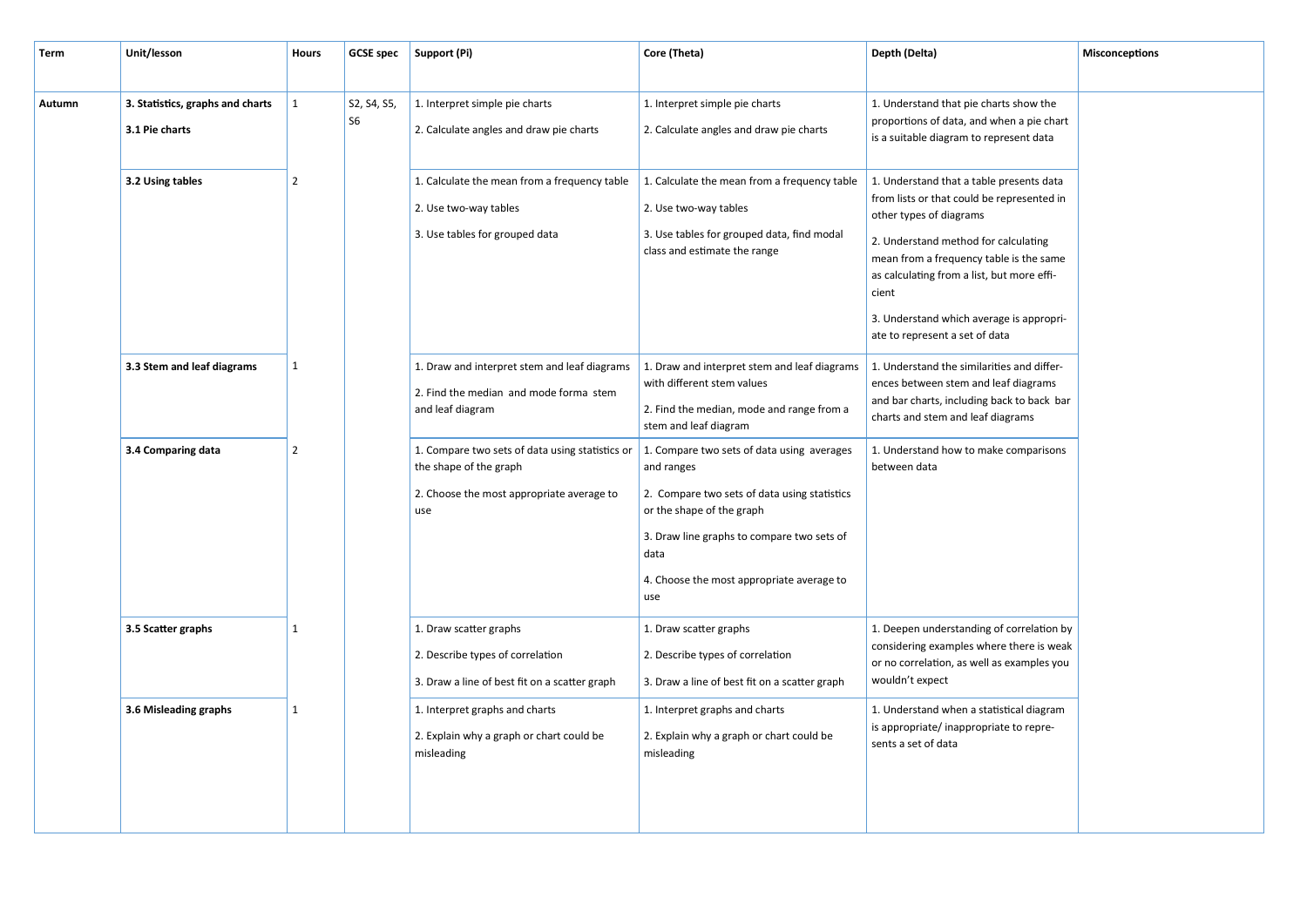| Term   | Unit/lesson                                  | <b>Hours</b>   |          | GCSE spec   Support (Pi)                                                                                                                        | Core (Theta)                                                                                                                                            | Depth (Delta)                                                                                                                                                                                                                                                                                                                     | <b>Misconceptions</b> |
|--------|----------------------------------------------|----------------|----------|-------------------------------------------------------------------------------------------------------------------------------------------------|---------------------------------------------------------------------------------------------------------------------------------------------------------|-----------------------------------------------------------------------------------------------------------------------------------------------------------------------------------------------------------------------------------------------------------------------------------------------------------------------------------|-----------------------|
| Spring | 5. Real-life graphs<br>5.1 Conversion graphs | $\mathbf{1}$   | A10, A14 | 1. Use and interpret conversion graphs<br>2. Plot conversion graphs from a table of data $\vert$ 2. Plot conversion graphs from a table of data | 1. Use and interpret conversion graphs                                                                                                                  | 1. Understand why a conversion graph<br>between currencies or units of length,<br>mass and volume will always be on a<br>straight line through the origin                                                                                                                                                                         |                       |
|        | 5.2 Distance-time graphs                     | $\mathbf{1}$   |          | 1. Interpret distance-time graphs<br>2. Plot distance-time graphs from descriptive<br>text                                                      | 1. Interpret distance-time graphs<br>2. Plot distance-time graphs from descriptive<br>text<br>3. Draw and use graphs to solve distance-time<br>problems | 1. Understand that a sistance-time graph<br>can represent journeys using different<br>measurements of distance and time, such<br>as metres per second<br>2. Understand that a graph showing a<br>journey of 60 miles in 1 hour by a straight<br>line, the car's speed may have varied<br>slightly but the graph doesn't show this |                       |
|        | 5.3 Line graphs                              | 1              |          | 1. Plot line graphs from a table of data<br>2. Interpret line graphs                                                                            | 1. Plot line graphs from a table of data<br>2. Interpret line graphs                                                                                    | 1. On a line graph, intermediate points are<br>only estimates and not actual values.<br>Begin to understand that it is more relia-<br>ble to predict intermediate values within<br>the data (interpolate) than to assume a<br>trend will continue to predict                                                                      |                       |
|        | 5.4 More line graphs                         | 1              |          | 1. Draw and interpret line graphs and inter-<br>pret trends                                                                                     | 1. Draw and interpret line graphs and inter-<br>pret trends                                                                                             | 1. Understand that a graph may show<br>seasonal or other variations, but still show<br>an upward or downward trend                                                                                                                                                                                                                |                       |
|        | 5.5 Real-life graphs                         | $\overline{2}$ |          | 1. Draw and interpret non-linear graphs from<br>a range of sources                                                                              | 1. Draw and interpret non-linear graphs from<br>a range of sources                                                                                      | 1. You can use graphs to solve problems,<br>by finding patterns in data or identifying<br>trends                                                                                                                                                                                                                                  |                       |
|        | 5.6 Curved graphs                            | -1             |          | 1. Draw and interpret curved graphs from a<br>range of sources                                                                                  | 1. Draw and interpret curved graphs from a<br>range of sources                                                                                          | 1. Understand that for some graph s it is<br>more realistic to join data points with a<br>curve than with straight lines, as a curve<br>better represents the data                                                                                                                                                                |                       |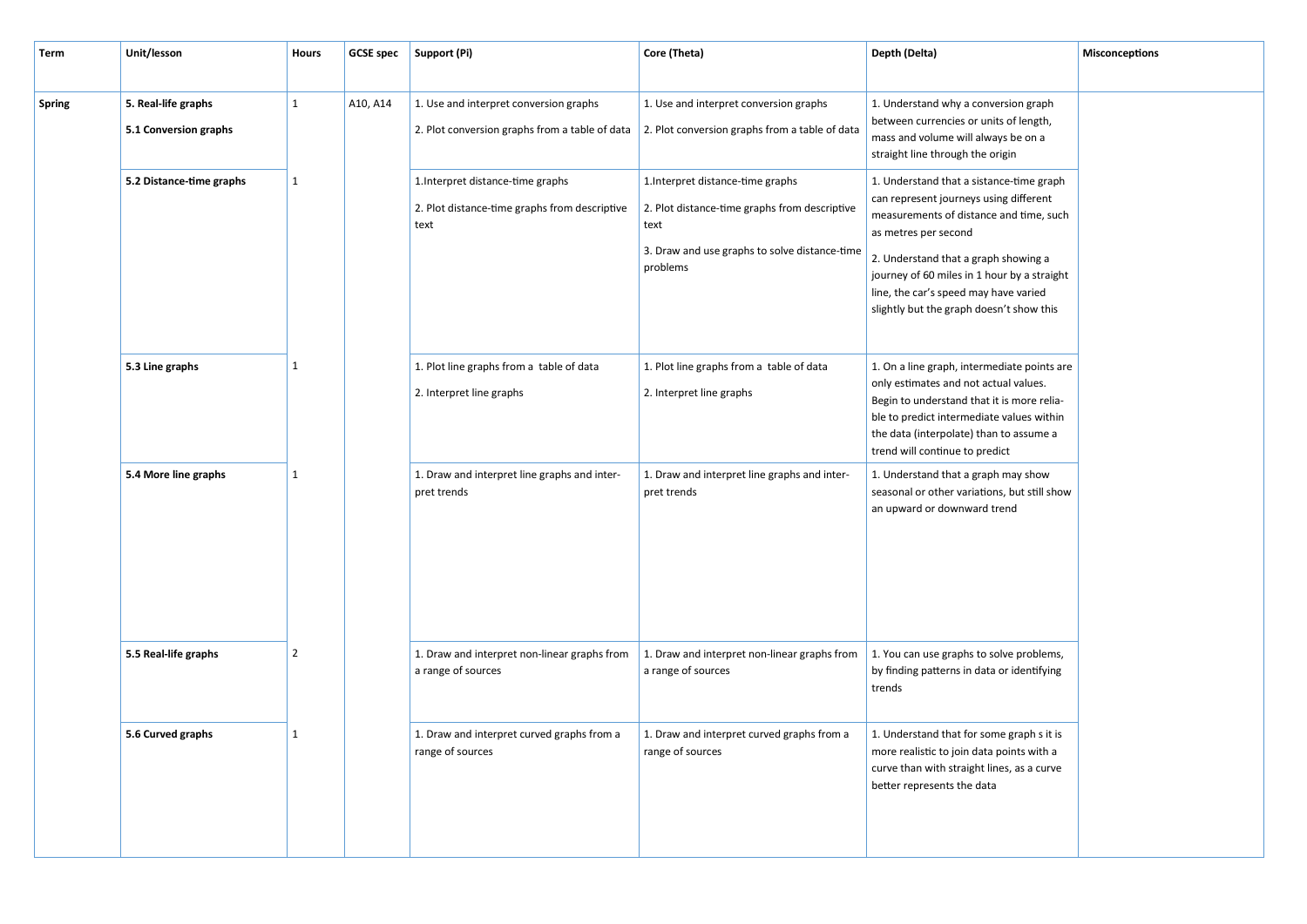| <b>Term</b> | Unit/lesson                                                          | <b>Hours</b>                     | <b>GCSE</b> spec | Support (Pi)                                                                                                                                                                                                 | Core (Theta)                                                                                                                                                                                                                                                    | Depth (Delta)                                                                                                                                                                                                                                                                             | <b>Misconceptions</b> |
|-------------|----------------------------------------------------------------------|----------------------------------|------------------|--------------------------------------------------------------------------------------------------------------------------------------------------------------------------------------------------------------|-----------------------------------------------------------------------------------------------------------------------------------------------------------------------------------------------------------------------------------------------------------------|-------------------------------------------------------------------------------------------------------------------------------------------------------------------------------------------------------------------------------------------------------------------------------------------|-----------------------|
|             |                                                                      |                                  |                  |                                                                                                                                                                                                              |                                                                                                                                                                                                                                                                 |                                                                                                                                                                                                                                                                                           |                       |
| Spring      | <b>6 Decimals and ratio</b><br>6.1 Ordering decimals and<br>rounding | $\overline{2}$<br>R <sub>5</sub> | N!, N2, N15,     | 1. Round decimals to one, two or three deci-<br>mal places<br>2. Round numbers to a given number of sig-<br>nificant figures<br>3. Order decimals of any size, including posi-<br>tive and negative decimals | 1. Round decimals to one, two or three<br>decimal places<br>2. Round numbers to a given number of<br>significant figures<br>3. Order decimals of any size, including<br>positive and negative decimals<br>4. Round numbers to appropriate degree of<br>accuracy | 1. Understand when it is more appro-<br>priate to round to decimal places than<br>significant figures<br>2. Understand the impact of rounding                                                                                                                                             |                       |
|             | 6.2 Place-value calculations                                         | $\overline{2}$                   |                  | 1. Multiply larger numbers<br>2. Multiply decimals with up to and including<br>two decimal places<br>3. Multiply any number by 0.1 and 0.01                                                                  | 1. Multiply larger numbers<br>2. Multiply decimals with up to and includ-<br>ing two decimal places<br>3. Multiply any number by 0.1 and 0.01                                                                                                                   | 1. Apply the inverse relationship of<br>multiplication and division to decimal<br>calculations                                                                                                                                                                                            |                       |
|             | 6.3 Calculations with decimals                                       | $\overline{2}$                   |                  | 1. Divide by 0.1 and 0.01<br>2. Multiply and divide by decimals<br>3. Solve problems involving decimals and all<br>four operations                                                                           | 1. Divide by 0.1 and 0.01<br>2. Multiply and divide by decimals<br>3. Solve problems involving decimals and all<br>four operations                                                                                                                              | 1. Understand the relative sizes of<br>answers to related decimal calcula-<br>tions                                                                                                                                                                                                       |                       |
|             | 6.4 Ratio and proportion with<br>decimals                            | $\overline{2}$                   |                  | 1. Divide a quantity into three or more parts<br>in a given ratio<br>2. Use ratios involving decimals<br>3. Solve ratio and proportion problems involv-<br>ing decimals<br>4. Use unit ratios                | 1. Divide a quantity into three or more<br>parts in a given ratio<br>2. Use ratios involving decimals<br>3. Solve ratio and proportion problems<br>involving decimals<br>4. Use unit ratios                                                                     | 1. Understand how to use unit ratios<br>to make comparison<br>2. Deepen understand of decimal, ratio<br>and proportion calculations by apply-<br>ing to real life contexts<br>3. Understand the same 'rule' for<br>simplifying ratios involving fractions as<br>ratios involving decimals |                       |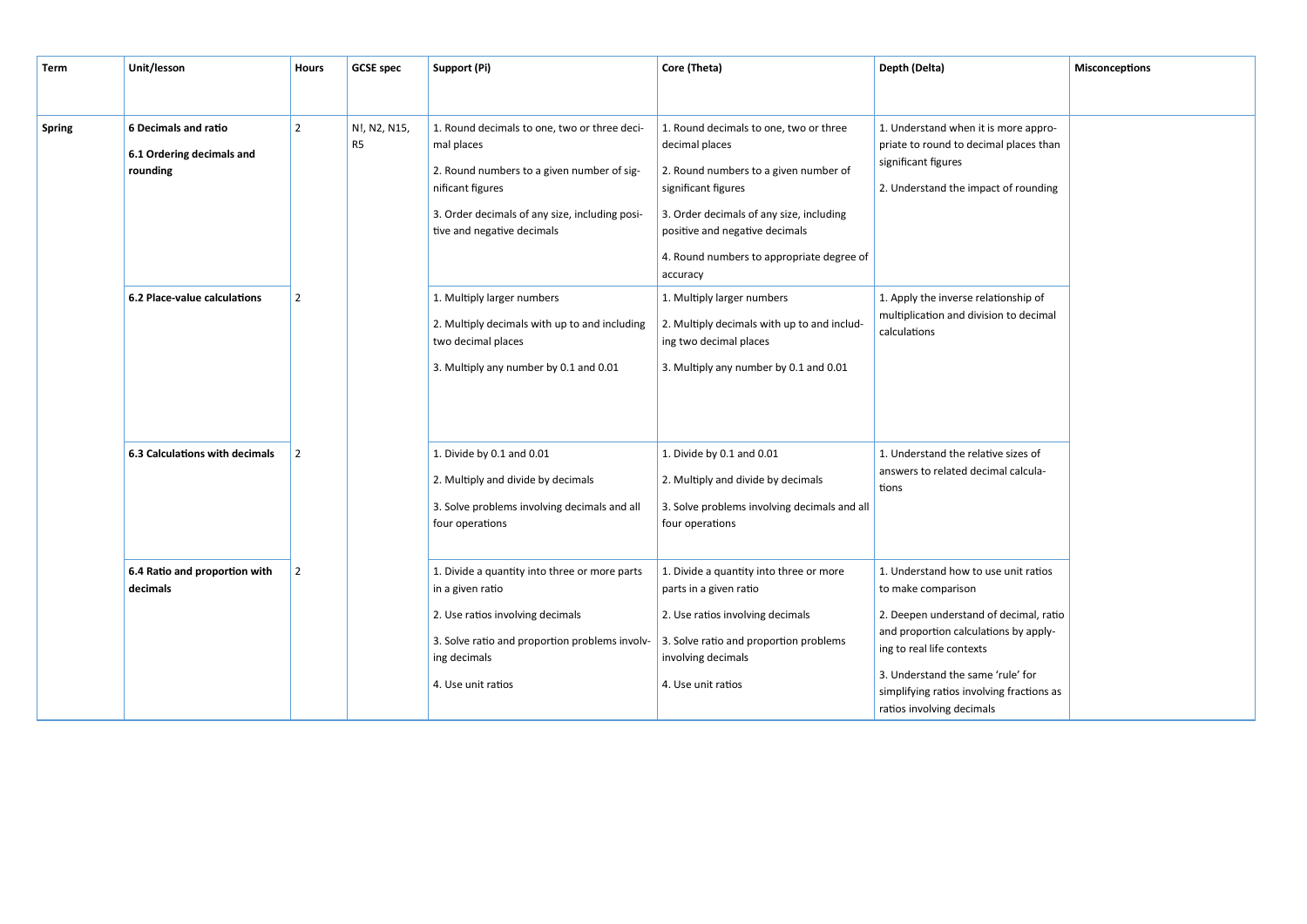| Term   | Unit/lesson                              | <b>Hours</b> | <b>GCSE</b> spec | Support (Pi)                                                                                                                                            | Core (Theta)                                                                                                                                                                                  | Depth (Delta)                                                                                                                                                                                                                                                                                          | Misconceptions |
|--------|------------------------------------------|--------------|------------------|---------------------------------------------------------------------------------------------------------------------------------------------------------|-----------------------------------------------------------------------------------------------------------------------------------------------------------------------------------------------|--------------------------------------------------------------------------------------------------------------------------------------------------------------------------------------------------------------------------------------------------------------------------------------------------------|----------------|
| Spring | 7 Lines and angles<br>7.1 Quadrilaterals | 1            | G3, G4           | 1. Classify quadrilaterals by their geometric<br>properties<br>2. Solve geometric problems using side and<br>angle properties of special quadrilaterals | 1. Classify quadrilaterals by their geometric<br>properties<br>2. Solve geometric problems using side and<br>angle properties of special quadrilaterals                                       | 1. Understand that the properties of a<br>quadrilateral allow you to name the<br>quadrilateral, and conversely knowing<br>the name a quadrilateral means you<br>know its side, angle and symmetry<br>properties, and can use them to find<br>missing lengths and angles in quadri-<br>laterals         |                |
|        | 7.2 Alternate angles and proof           | 1            |                  | 1. Identify alternate angles ona diagram<br>2. Understand proofs of angle facts                                                                         | 1. Identify alternate angles ona diagram<br>2. Understand proofs of angle facts                                                                                                               | 1. Understand the difference between<br>demonstration and proof                                                                                                                                                                                                                                        |                |
|        | 7.3 Angels in parallel lines             | 1            |                  | 1. Identify corresponding angles<br>2. Solve problems using properties of angles<br>in parallel and intersecting lines                                  | 1. Identify corresponding angles<br>2. Solve problems using properties of an-<br>gles in parallel and intersecting lines                                                                      | 1. Understand that missing angles in<br>parallel lines can be found using angle<br>facts in different combinations<br>2. Angles in parallel lines prove the<br>angle properties of trapezium, rhom-<br>bus and parallelogram                                                                           |                |
|        | 7.4 Exterior and interior angles         | 1            |                  | 1. Calculate the sum of interior and exterior<br>angles of a polygon<br>2. Work out the sizes of interior and exterior<br>angles of a polygon           | 1. Calculate the sum of interior and exterior $\vert$ 1. All 2D shapes have sum of exterior<br>angles of a polygon<br>2. Work out the sizes of interior and exteri-<br>or angles of a polygon | angles of 360 degrees<br>2. Interior sum of a 2D shape has to be<br>a multiple of 180 degrees                                                                                                                                                                                                          |                |
|        | 7.5 Solving geometric problems           | 1            |                  | 1. Solve geometrical problems showing rea-<br>soning<br>2. Solve problems involving angles by setting<br>up equations                                   | 1. Solve geometrical problems showing<br>reasoning<br>2. Solve problems involving angles by<br>setting up equations                                                                           | 1. Understand solving geometric prob-<br>lems involves angles in parallel lines,<br>properties of triangles and other 2D<br>shapes, and there is more than one<br>way usually to solve a problem<br>2. Understand when it's appropriate to<br>write and solve an equation to solve an<br>angle problem |                |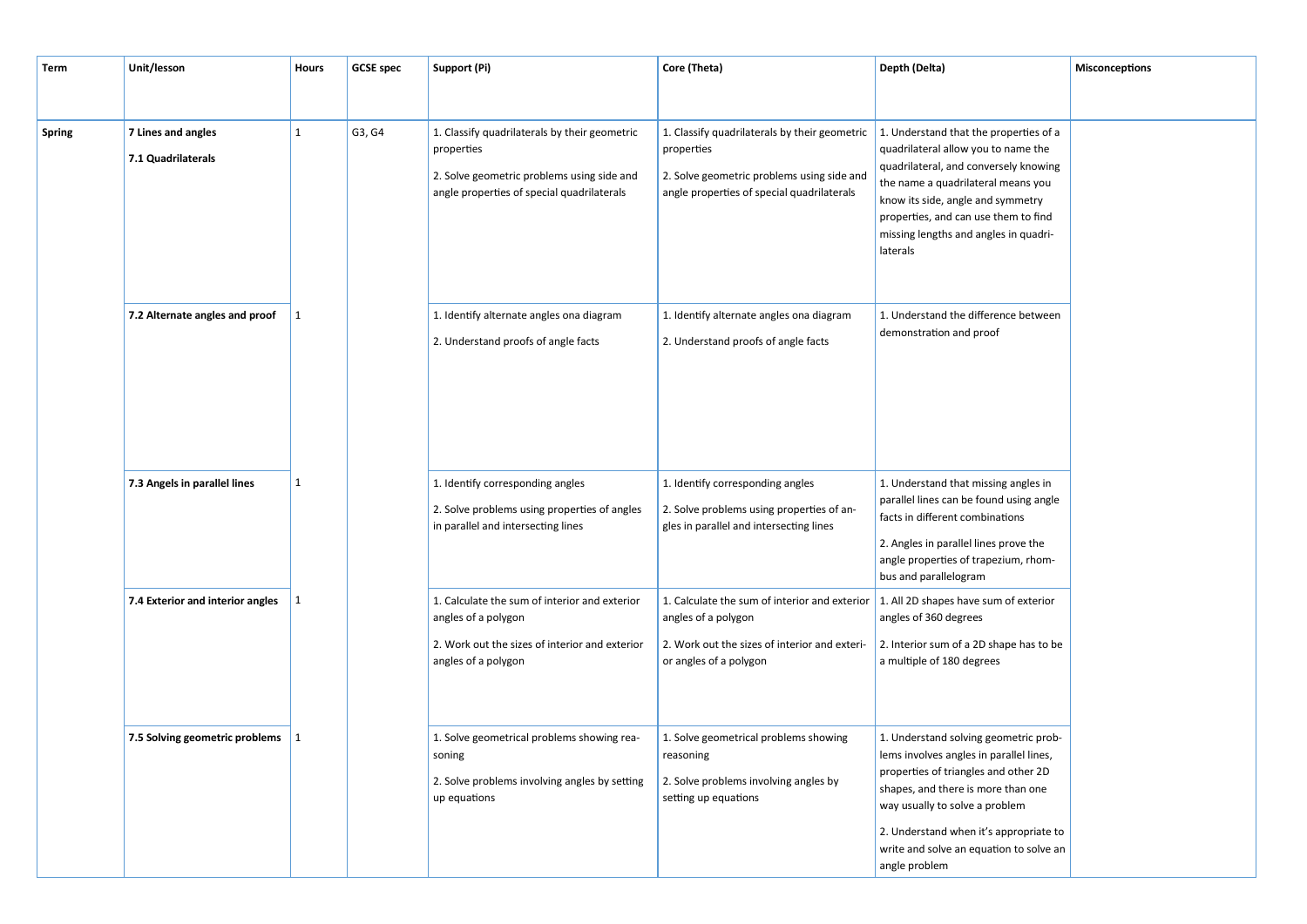| Term   | Unit/lesson                                            | Hours        | <b>GCSE</b> spec | Support (Pi)                                                                                                                     | Core (Theta)                                                                                                                          | Depth (Delta)                                                                                                                                                                                                                                                           | <b>Misconceptions</b> |
|--------|--------------------------------------------------------|--------------|------------------|----------------------------------------------------------------------------------------------------------------------------------|---------------------------------------------------------------------------------------------------------------------------------------|-------------------------------------------------------------------------------------------------------------------------------------------------------------------------------------------------------------------------------------------------------------------------|-----------------------|
|        |                                                        |              |                  |                                                                                                                                  |                                                                                                                                       |                                                                                                                                                                                                                                                                         |                       |
| Summer | 8 Calculating with fractions<br>8.1 Ordering fractions | $\mathbf{1}$ | N2, N8           | 1. Identify fractions more than 1/2 or less<br>than a half<br>2. Order fractions                                                 | 1. Identify fractions more than 1/2 or less<br>than a half<br>2. Order fractions                                                      | 1. Understand how to use a fraction<br>benchmark when ordering fractions                                                                                                                                                                                                |                       |
|        | 8.2 Adding and subtracting<br>fractions                | $\mathbf{1}$ |                  | 1. Add and subtract fractions with any siza<br>denominator                                                                       | 1. Add and subtract fractions with any siza<br>denominator                                                                            | 1. Understand the addition and sub-<br>traction of fractions with any size<br>denominator, when one or more<br>fraction is negative, or the answer is a<br>negative fraction                                                                                            |                       |
|        | 8.3 Multiplying fractions                              | $\mathbf{1}$ |                  | 1. Multiply integers and fractions by a fraction<br>2. Use appropriate methods for multiplying<br>fractions                      | 1. Multiply integers and fractions by a<br>fraction<br>2. Use appropriate methods for multiplying<br>fractions                        | 1. Understand the multiplication of<br>fractions, with any size denominator,<br>where one or more fraction is nega-<br>tive, or the answer is a negative frac-<br>tion<br>2. Apply BIDMAS to fraction calcula-<br>tions, involving the division of fractions            |                       |
|        | 8.4 Dividing fractions                                 | $\mathbf{1}$ |                  | 1. Divide integers and fractions by a fraction<br>2. Use strategies for dividing fractions<br>3. Find the reciprocal of a number | 1. Divide integers and fractions by a frac-<br>tion<br>2. Use strategies for dividing fractions<br>3. Find the reciprocal of a number | 1. Apply the inverse relationship of<br>multiplication and division to fraction<br>calculations<br>2. Apply BIDMAS to fraction calcula-<br>tions, involving the division of fractions                                                                                   |                       |
|        | 7.5 Solving geometric problems   1                     |              |                  | 1. Write a mixed number as an improper<br>fractions<br>2. Use the four operations with mixed num-<br>bers                        | 1. Write a mixed number as an improper<br>fractions<br>2. Use the four operations with mixed<br>numbers                               | 1. Understand the four operations with<br>mixed number, where one or more<br>mixed number is negative, or the<br>answer is a negative mixed number<br>2. Apply inverse relationships to mixed<br>number calculations<br>3. Apply BIDMAS to mixed number<br>calculations |                       |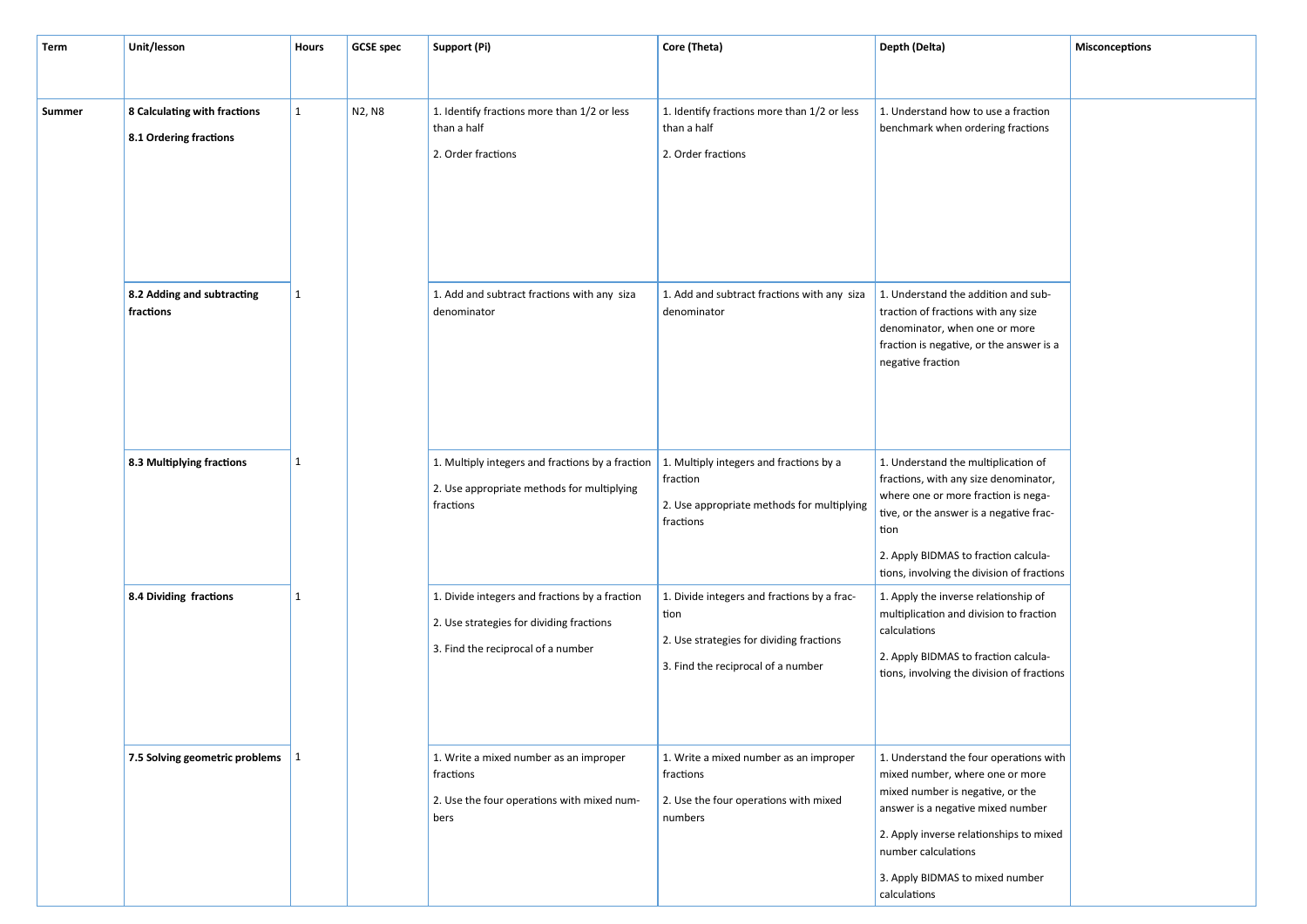| Term   | Unit/lesson                                               | <b>Hours</b> | <b>GCSE</b> spec          | Support (Pi)                                                                                                                                | Core (Theta)                                                                                                                              | Depth (Delta)                                                                                                                                                                                                           | <b>Misconceptions</b> |
|--------|-----------------------------------------------------------|--------------|---------------------------|---------------------------------------------------------------------------------------------------------------------------------------------|-------------------------------------------------------------------------------------------------------------------------------------------|-------------------------------------------------------------------------------------------------------------------------------------------------------------------------------------------------------------------------|-----------------------|
|        |                                                           |              |                           |                                                                                                                                             |                                                                                                                                           |                                                                                                                                                                                                                         |                       |
| Summer | 9 Straight-line graphs<br>9.1 Direct proportion on graphs | 2            | A9, A10, R10,<br>R11, R14 | 1. Recognise when values are in direct pro-<br>portion with or without a graph<br>2. Plot graph graphs and read values to solve<br>problems | 1. Recognise when values are in direct<br>proportion with or without a graph<br>2. Plot graph graphs and read values to<br>solve problems | 1. Understand when one or more parts<br>of the graph shows quantities in direct<br>proportion, but another part does not<br>2. Understand when quantities may<br>sometimes be in direct proportion and<br>sometimes not |                       |
|        | 9.2 Gradients                                             |              |                           | 1. Plot a straight line graph and work out its<br>gradient                                                                                  | 1. Plot a straight line graph and work out its<br>gradient                                                                                | 1. Understand the relationship be-<br>tween two quantities in direct propor-<br>tion and the gradient of the graph<br>when the quantities are plotted<br>against each other                                             |                       |
|        | 9.3 Equations of straight lines                           |              |                           | 1. Write the equations of straight line graphs<br>in the form $y=mx + c$                                                                    | 1. Write the equations of straight line<br>graphs in the form $y=mx + c$<br>2. Plot the graphs of linear function                         | Identify reflective symmetry between<br>related graphs with different equations                                                                                                                                         |                       |